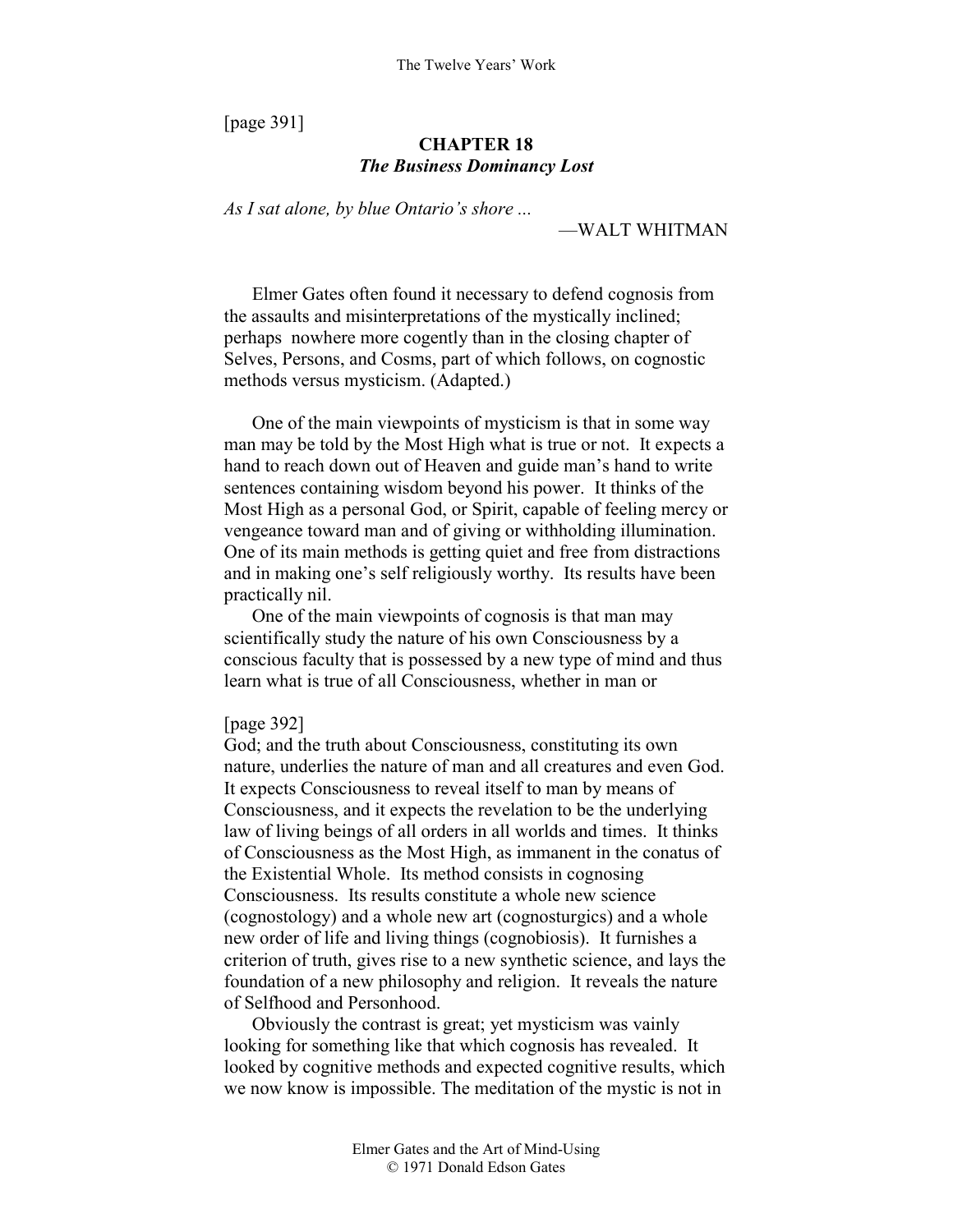any way like the psychurgic method of re-functioning a psychotaxic synopsis of data, or the reflective handling of thoughts of the four or more orders, or like the psychurgic readings or like cognosis of Consciousness. You will hardly believe to what extent their meditation and intuition is a mere jumble of passing impressions, unevaluated sentiments, speculations, and fancies until you read their writings after having studied cognitechnics.

The whole content and method of cognosis is different. Cognosis is as truly matter of fact as sulfuric acid or sunshine; it can be explained and used and known. The alleged extreme development of the meditative and intuitive faculties of mysticism is not true; it develops fancy, reminiscence, reverie, imagination, feeling, speculation, but not true meditation or intuition in the psychurgic sense, as might be inferred from the unfruitfulness of their methods and as may be proved by psychurgically trying them. Psychurgy has proved that whatever exaltation may be attained by self-abnegation or asceticism is due to the *purposing* that may happen to be involved.

# [page 393]

One of the psychurgic insights into myth and mysticism is that the whole matter has been wholly cognitive. Cognosis is not within the cognitive domain, and neither is it mysticism in any form; it is naturalism in another and non-cognitive order of existence. Cognosis does not dream or speculate—it cognoses, it knows. If mysticism and speculation had discovered a world of spirits and angels, the minds of these would have offered for study just the same problems as the minds of mortals. Admit the whole claim of mysticism and it would have added to the biological domain only a few more species of living things; namely, excarnate things, whose minds still need to be studied and in whose minds Consciousness will still be regnant. "The other world" of mysticism, spiritism, and religions is not the "other world" of cognosis: the real problems offered by both worlds are of Consciousness and its kingdom. If this distinction is fully grasped, it will be seen that mysticism and cognosis are not applicable to the same category of being.

Mysticism as a method has never made a discovery, but the mystic is also a man who now and then has attained insights and made discoveries by usual mental methods. So far as I have been able to study the history of the sciences and arts, I have found that every discovery and insight and work of creative beauty has been produced in a natural way by the mentating and consciousing processes in a man. Until the discovery of cognosis all has been wrought by natural methods; with its advent come supermental methods, but they are *natural*, and not supernatural. Cognosis is a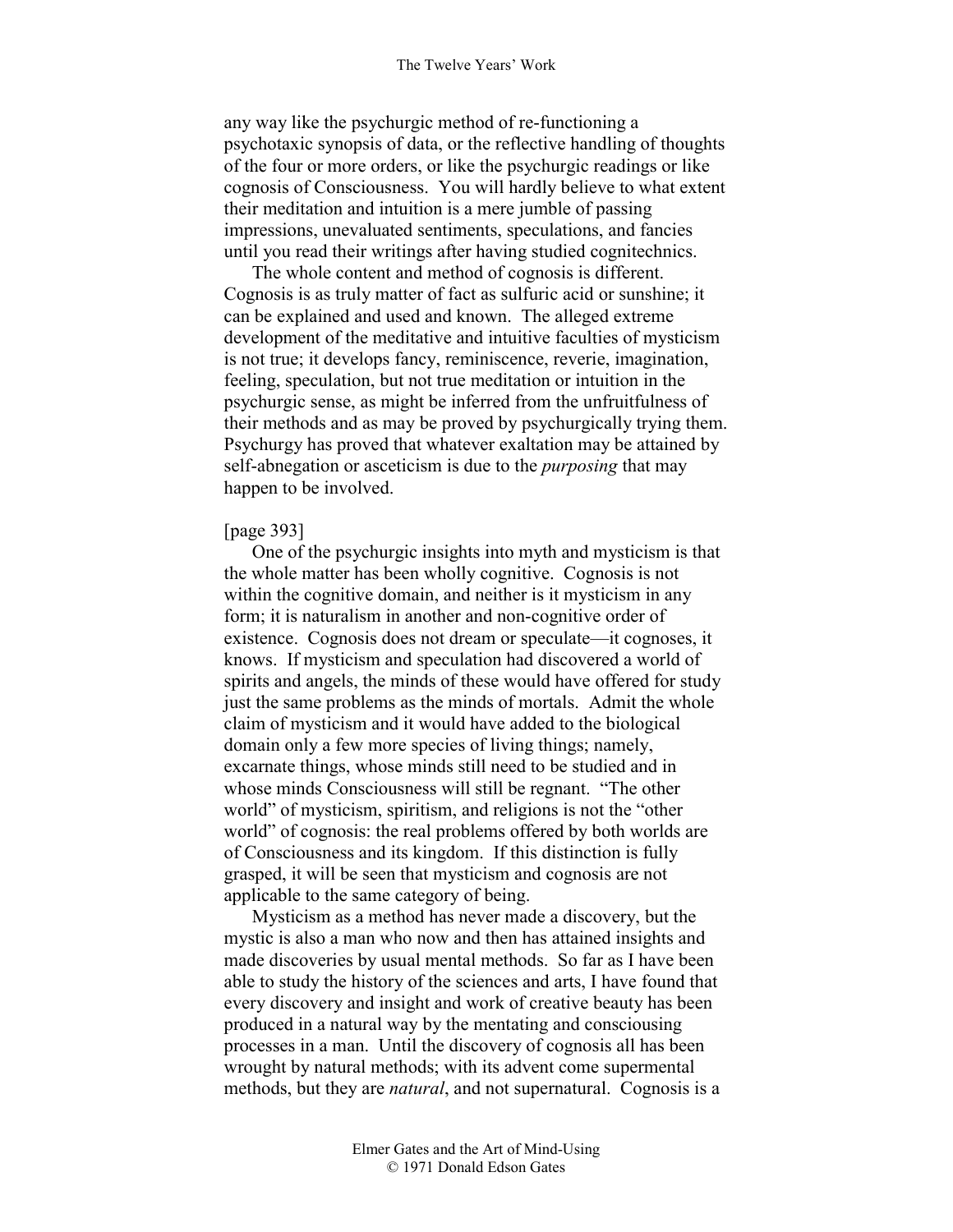child not of mysticism but of modem science, especially psychurgy, and still more of psychurgic psychology. Cognosis is not a dream of the nighttime of mysticism but of the morning of scientific method. Mysticism did not get any scientifically validatable facts as a result of its method; in four thousand years it has not yielded as much knowledge of the subject to which it so laudably aspires as may be obtained from a single hour's cognosis. The self-hypnotization of quietistic ecstasy is as unlike cognosis as a nightmare is unlike a well-planned laboratory experiment.

### [page 394]

Over and over it seemed that these mystics were about to find something of value, but they were looking in the wrong direction and by wrong methods. Yet it was to a new world that they aspired, and if they had caught a glimpse of the new world of cognosis, it would mightily have satisfied them. Again and again mystical writers seem about to say something, yet it ever remains unsaid. Mysticism is not a method, it is an aspiration for one. It has been tried and found wanting, but it is a monument to the deathless longings and unappeased hunger of the human mind— "an everlasting hope."

By mysticism I do not mean merely mystery. There is as much that is hidden and mysterious to the scientist as to the mystic, but the scientist has a different attitude and studies by different methods and gets a different kind of result. The mystic speculates about the hidden, using suppositions, autohypnotic emotions, and adopted sentiments as data, while the cognostic scientist cognoses Consciousness and from the indubitable cognotions thereby obtained, synthesized with the whole domain of cognitive and cognostic science, he discovers conditions and facts about the ultracognitive. The mystic cultivates a forced faith and accepts it as a datum, while the cognotist cognoses that Consciousness per se which lies under and above cognition, and attains a body of indubitable data of a new science relating to another and hitherto unknown order of existence. The mystic guesses about God and accepts plausible explanations and traditions and human testimony about the "soul"; while the cognotist directly and immediately knows that which is the fundamental factor in all conscious beings, including the Supreme Being, and knows that factor, Consciousness, in such a way that Selfhood and Personhood are no longer mysterious souls, spirits, astrals, excarnates, egos, but actual living identities that he knows better than anything else whatever. During all the centuries past, mysticism has not discovered a single unquestionable fact or insight into the problem, whereas in a few years cognosis has produced a body of transcendently important results, of which this book is a sample, and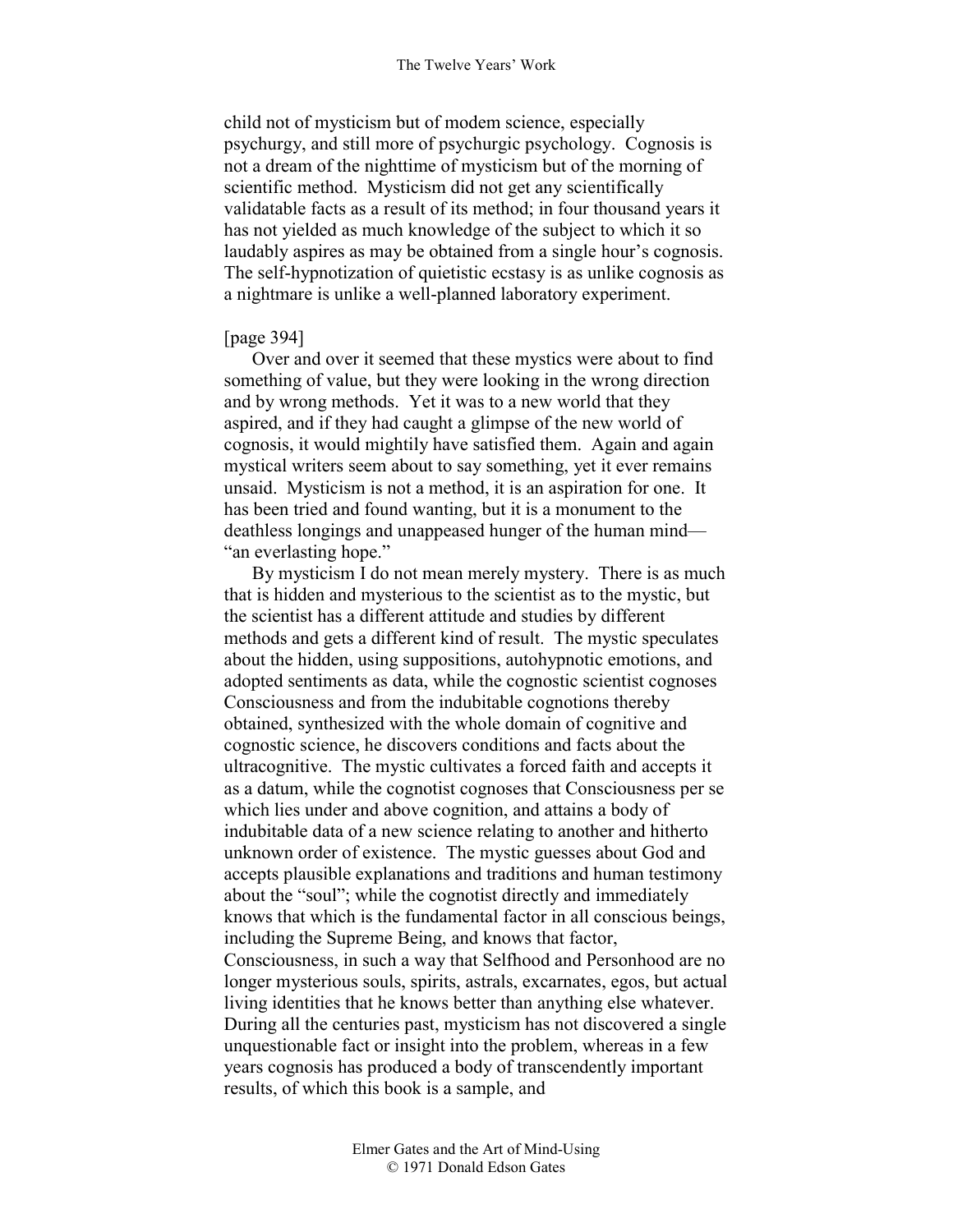# [page 395]

of which almost the whole of psychurgy is evidence . . . .

Such were some of Gates' conclusions.

But the sophic dominancy produced other important results. By December 1910, the esthesic criterion for the Twelve Years' work was fully in his possession. It transcended naturalism. He recorded,"These are great steps, but no step is greater to a psychurgic student than when there is paideutic need for a step, and it will come if not prevented."

On the twenty-fifth, at 5:30 A.M., he recorded that the latest and best fruits of this dominancy were new insights into the chaotic subject of esthesis, giving a psychotaxis which showed that to each unit and class of units of intellections and urgations there should be a corresponding esthesia. Each class is capable of interacting to produce definite esthesias, a *few* of which have been experienced by the human race; but *many* of these still remain unknown or non-existent. He now had the formula for discovering and creating *new* esthesias and *new* intellections and *new* urgations. "Truly, if this is carried out," he wrote enthusiastically, "psychurgy will outclass all the wonders of the ancient and modern world. I have not noted all the insights and discoveries that have crowded into my mind on December twenty-fifth from 8:30 A.M. to 5 P.M. and especially all day the twenty-sixth from 5 A.M. to 10 P.M. during which I sat at my desk and worked at highest pressure and speed under the influence of this dominancy. I have not referred to my yet incomplete but far-reaching insights relating to music; to scores of important changes in nomenclature and over a hundred new definitions in the glossary; and others."

Gates wrote many times of the World Worker; his lifework was dominated by that point of view. In his treatise on Selves, Persons, and Cosms he described some attributes of this World Work and of World Workers in detail. Some of his thoughts on this subject were, generally speaking, that the whole earth

#### [page 396]

and all that lives in it is a functioning unit, and as a historically progressive development it may be best understood with its parts organically related and reciprocally interactive. There are times in the development of any nation when certain lines of evolutionary growth seem to culminate, with several periods of development along different lines; and when such a functioning is occurring is the time to carry out purposively that kind of effort. In any period of special development there are generally certain persons whose abilities most influence, characterize, and direct that era; each who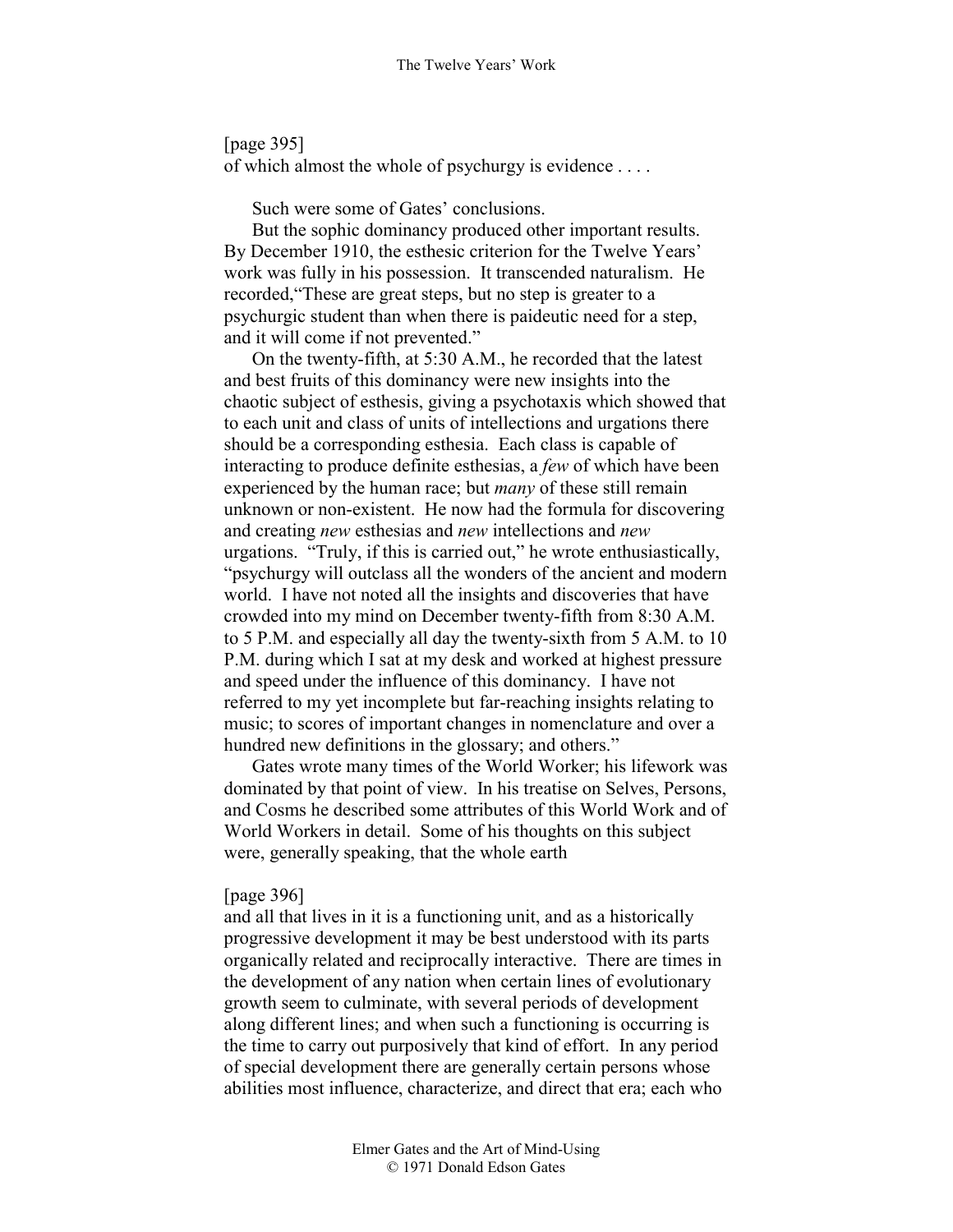contributes for the sake of helping that kind of progress and thereby the world's progress is a *World Worker*. A person whose genius or other predilection is contributory to the development of any science, art, philosophy or religion as a lifework, having accepted his mission in trust and administering it for the world's weal and his own happiness—he is a World Worker. If he is of the new cycle type of mind that can cognose, he is a psychurgic World Worker.

The total work of the world is so vast that it requires all its people, and much that ought to be done is not done. Each race, nation, country, and individual must do its special part. The progress of the world depends not alone on the voluntary efforts of man but more largely on numerous factors and vast forces lying outside his plans and efforts, subconsciously present; and also on forces in the Cosmos by which he lives and has his being. Of the voluntarily directed efforts there are many lines that must all go on equally to avoid one-sided development.

There are certain factors underlying all lines that if promoted will simultaneously direct and develop each. First, mental activities underlie all human effort; so if man gets more mind and learns how to use it better, every other line of development will be augmented. It is the fundamental method. "There is reason to believe," Gates hopefully concluded, "that the work outlined in the Twelve Volumes is truly a World Work. The development of psychurgy is in the line which might naturally be expected."

To help him carry out this World Work more efficiently,

## [page 397]

he made a synthesis in his confidential "Consensus Report for the Twelve Years' Work," written in 1910, of recently completed results of all psychurgic methods of judging applied to the purposes, methods, and goals of his lifework, utilizing fully the judgments of his associates. They agreed on the importance of psychurgy as a new era in life itself. He stood ready to join them in realizing more fully the impact of the World Work in which they were engaged, continuing with "renewed enthusiasm and a more strenuous determination." He concluded that during the eleven years remaining of the Twelve Years' work he must complete the one main purpose of his life: writing and imparting his message of psychurgy—the Evangel of Evolving Life as he had characterized it thirty years before. During the days and hours that now and then he could spare he would carry on the contributing work of making a living for the psychurgic work and for himself, and help his assistants gain theirs; also the secondary work of reorganizing the World Work. This other work would become primary after completion of his main purpose. If opportunity continued and the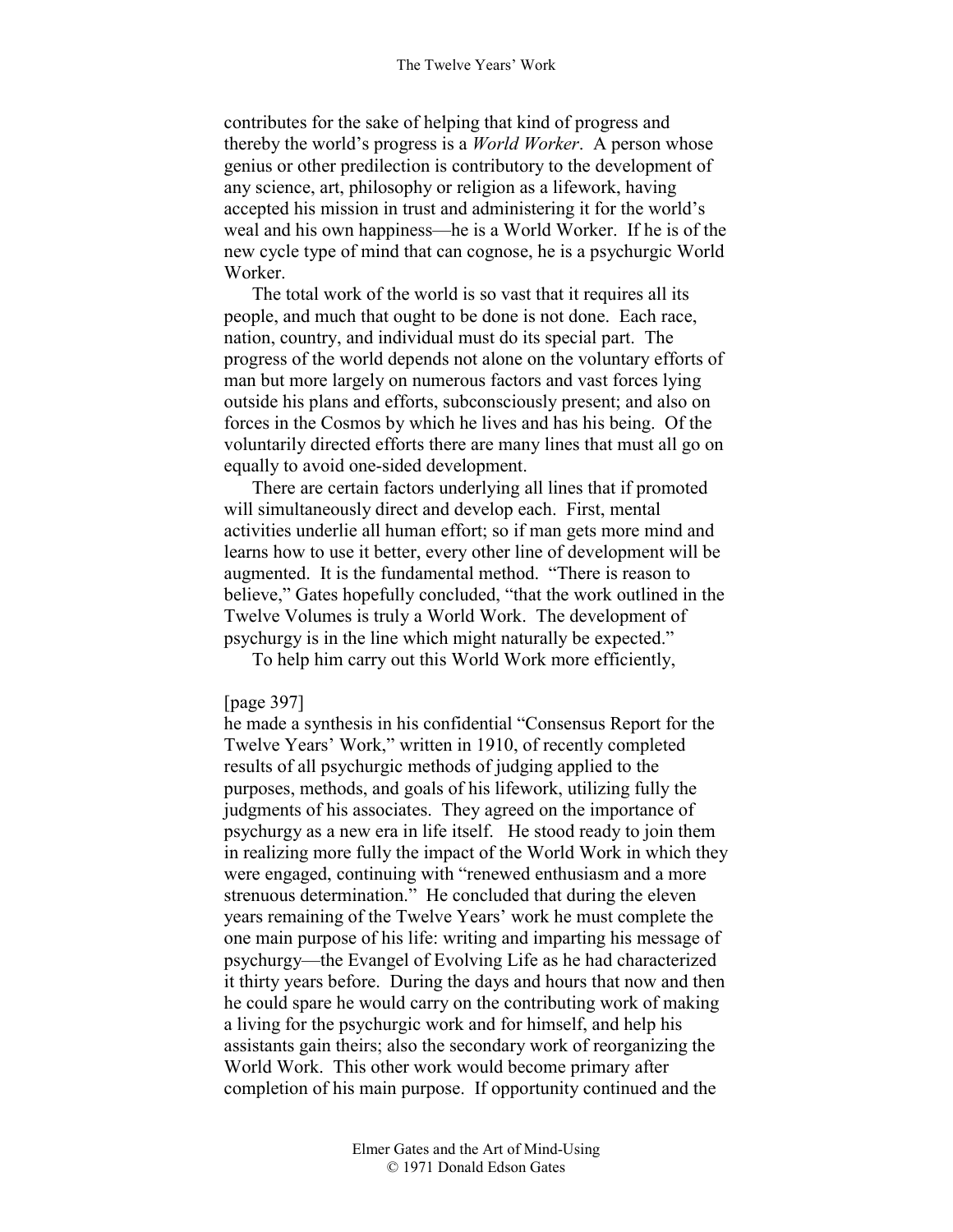world crisis was not postponed, he would make a deal on his war inventions.

During the Twelve Years' work he expected a special message for and to Womanhood-Manhood to develop, and in some not yet determined way it would arrive at a special work for woman. A few women must grasp the new meanings and "keep the vestal fires of the World Work burning until the whole of Womanhood is enlightened," then seek for more light for the next step.

Gates realized that he would have time for no more than his two pupils and that even for them it would become more limited. His two unpretentious Twelve Years' work pupils, as he called them, would have to suffice as personal helpers; one specially fitted and trained for connecting the Thirty-three Years' work with the Twelve Years' work, the other connecting the latter with the Seven Years' work. It was perhaps significant for the Womanhood-Manhood work that both were young women. One, Marian Lee Patterson, he judged as having the

## [page 398]

requisite ability and high sophic genius to master the Twelve Volumes from the intellectual and sophic standpoints; she was of high exposition ability, her ability in sophics was perhaps greatest of any woman, and if she mastered scientific method, she would be truly capable of leadership. In a few years, however, she forsook the Studentship and married, and raised a fine family. Students signed a contract not to publish or teach without written permission, and the manuscript was only lent to them. Gates followed this practice to prevent diluted versions of his work from appearing.

The other pupil, Pearlie, as typist and secretary for fifteen years had too many other things to do with domestic and financial affairs to receive much teaching. She had given him so much real help, however, and such incomparable loyalty to the work that she was fulfilling one important part of her world mission. In her trusteeship of the Cognobiotics department and in her religious and personal character she was firmly embedded in the work; and she continued with it.

The work as outlined was more than he could finish without ample means and a few competent helpers. Of these there were too few; only his two pupils could be depended on. If his best years, which were rapidly passing, should be gone before completion of what he may have been able to accomplish, the result, in the opinion of his associates, "would be a deplorable tragedy to humanity."

Indications were that the psychurgically discovered world crisis was no longer far away and unless forestalled would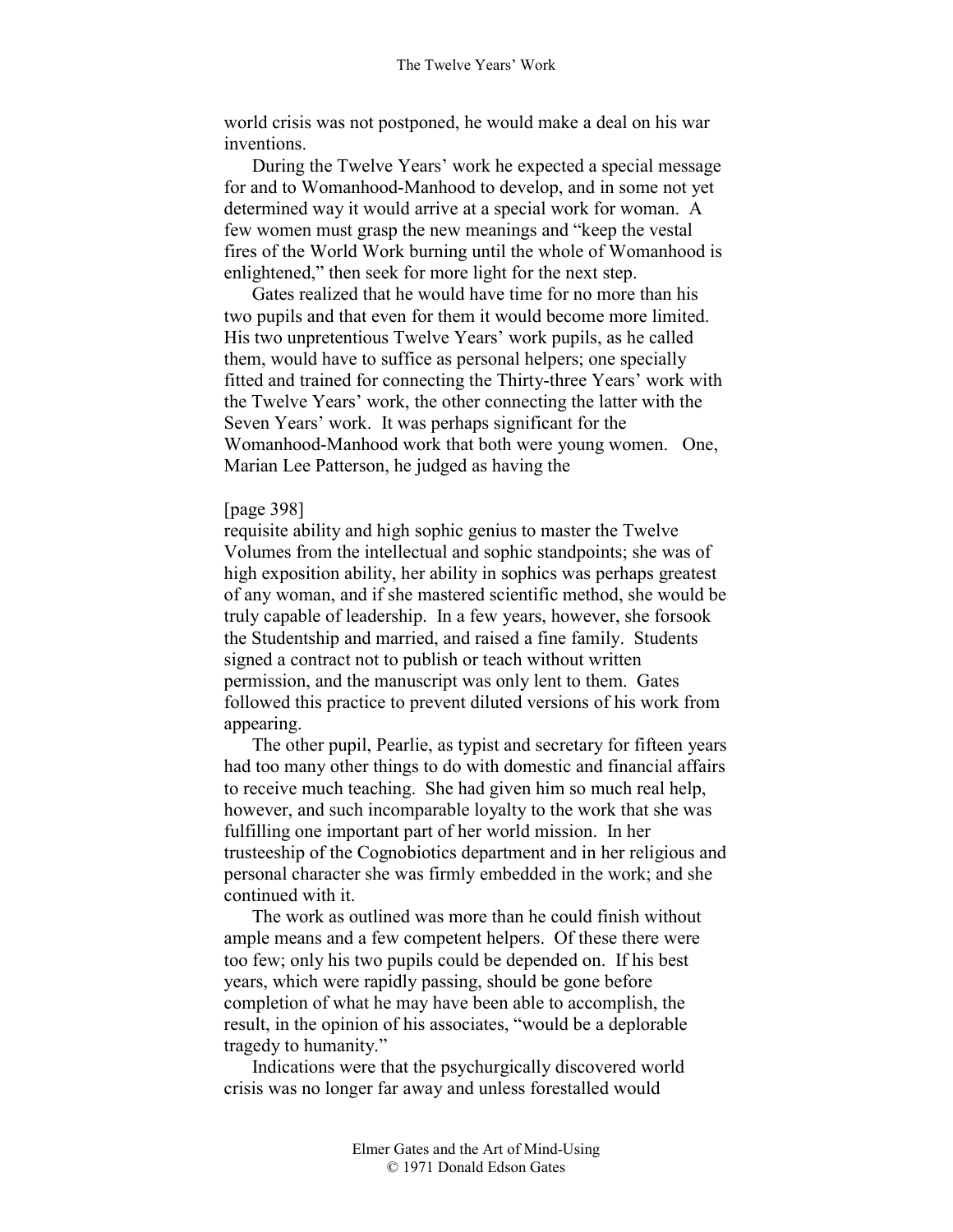culminate in a world calamity, making procrastination for him no longer permissible. The contributory work of making money as abundantly and as fast as possible thus had for the next year or two importance commensurate with his main purpose. This world crisis was not war, he foresaw—though it might be a consequence—but a greater danger: the world's greatest danger as he saw it was the rule of pseudognosis, or false knowledge.

In this Consensus Report he prognosed that he would not undergo senile degeneration; and there was reasonable hope,

## [page 399]

considering his heredity and habits, that his mentatively effective life would not fall short of the three-score and ten. But this would not be quite long enough; consequently he must devote all his time to the main work. Wasted time and attention would be unwarranted negligence. But an ideal psychurgic life implied a psychurgically developed society, and until then he could expect to devote much energy to combating unfavorable conditions. Diagnostic and prognostic symptoms and events indicated that his mind was entering the great exaltation of cognitive and cognostic functioning constituting the Twelve Years' dominancy so long and so eagerly anticipated. Consequently his whole attention and subconscious and conscious life would be almost completely withdrawn from all else for weeks at a time. He was at that age when he could no longer depend on his bodily power of resistance to overwork or overstrain, especially emotional, so he would have to conserve his vital energy.

The report's final judgment was that the only vital unsolved problem of method was how to give enough attention to the great dominancy in order to succeed fully, and also to become dominant on finances. Beyond all others, his best opportunity was the attainment of an urgative financial dominancy for a short time (a year or so) in connection with the subject matter of the Twelve Years' dominancy. To do this without too much interference was a problem for his experience and the art of discovery to solve, but his increasing skill and occupation with cognosis was to make it difficult.

For instance, his diary on May 10, 1910, records one of his "most important and pregnant notes." It comported well with the Twelve Years' work being the cognostic period of his life, with a cognostic study of cognosis. Some of this note follows: "Awoke with ten minutes of crystal clear vision, such as I often have had and which I count among my happiest and best moments. This morning, however, I caught meanings which have escaped my understanding. I insighted a much larger group of topics, they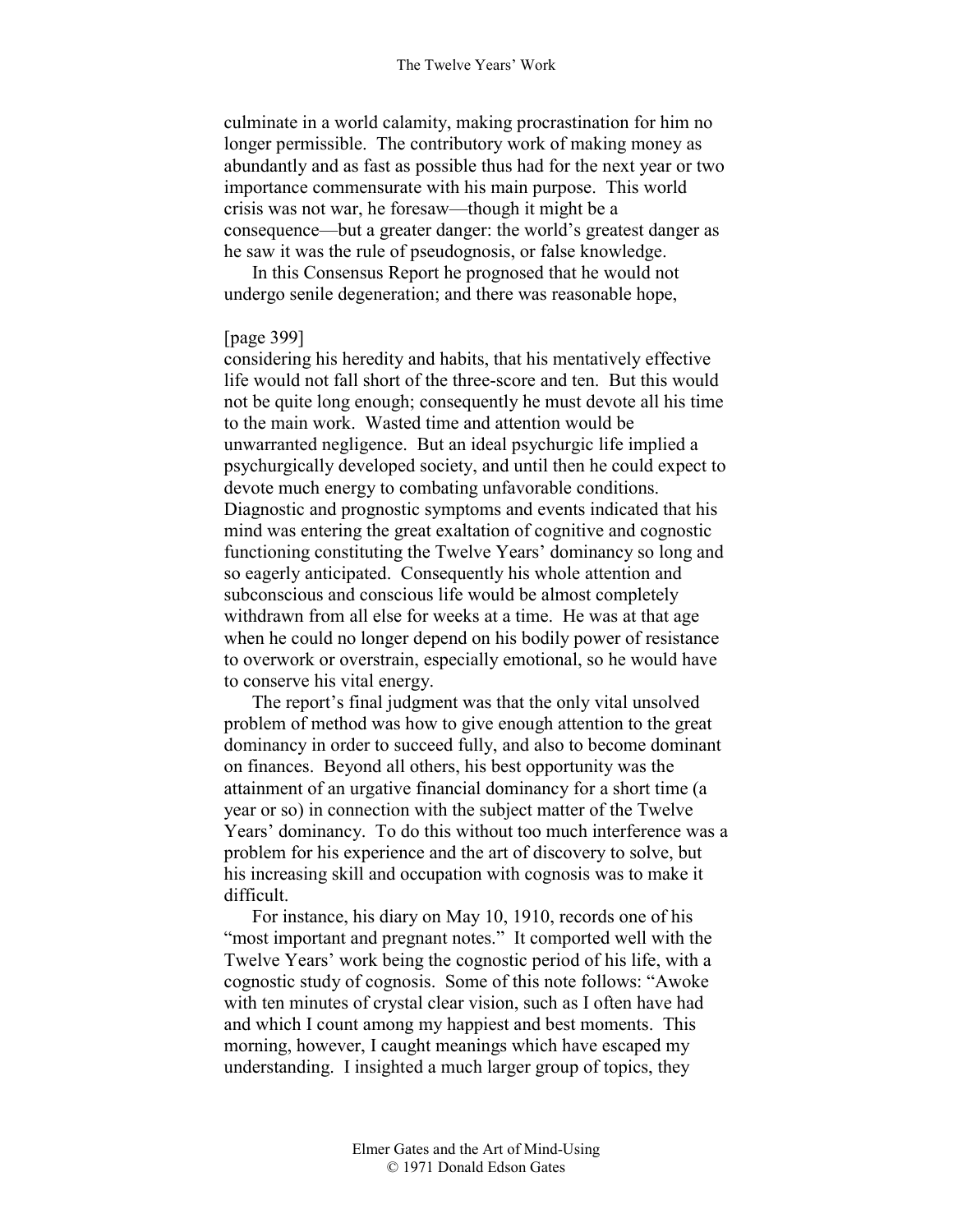were classified and related to the all-important financial problem, just what I wanted. The new meaning is:

# [page 400]

these are not cognitive in origin and are not so enregistered. I deem these very important points. My insight was most nearly what I wanted, but I never remembered it, although a feeling or impression remains like knowledge of a great presence. I feel I have had a very great experience and seem to know (how, I do not know) that the whole content is fully remembered by the Cognostic Self. Judging by the past I may again have the same experience and may cognitively enregister and remember it.

"I ask my pupils to accept this note as a bit of very important experience, recorded without exaggeration or disparagement of any point; IT TOOK PLACE, just as I have told it. It is not dreaming, vagary, reverie, or fancy; not the emotive glamour of a dream. I have been too close a student of these phenomena to be in the least mistaken. The foregoing note is one of the important documents of human progress. I may fail to carry my exploration into that new domain any further, but I want you to know that this new domain *is there*, and that it is a new Cosmic outlook and inlook—to things which cognition cannot perceive, events which dreams have not imagined—the new, glorious, supernal realm of the Cognocosmos!"

Later that same day the record continued: "It seems after all that it does not matter whether I get the contents of the classified insights or not, *because there in the Cognostic Self* lie all such knowledges, accessible to the psychurgic students of the future; there lies the only kind of help man can get from sources outside cognition. This is the 'help from heaven,' from a source higher than himself; it is a problem of the interaction of the cognitive and cognostic Self, and probably involves the attainment of conscious continuity of personal identity.

"I am deeply and solemnly convinced that I am even now on the direct path to a knowledge whereby man may direct conscious, and consciously-intended, help from the superhuman, from the Highest. I am too much impressed to allow any freedom of rhetorical expression. I am firmly convinced that the problem of attainment of personal conscious continuity of identity after

#### [page 401]

death can be solved by the method into which I have entered."

But how to get down to earth and its financial problem? Maybe it would not be best for his mind to become dominant on anything else, he pondered; it had been dominant for forty years on mind and consciousness, and would doubtless remain so. He was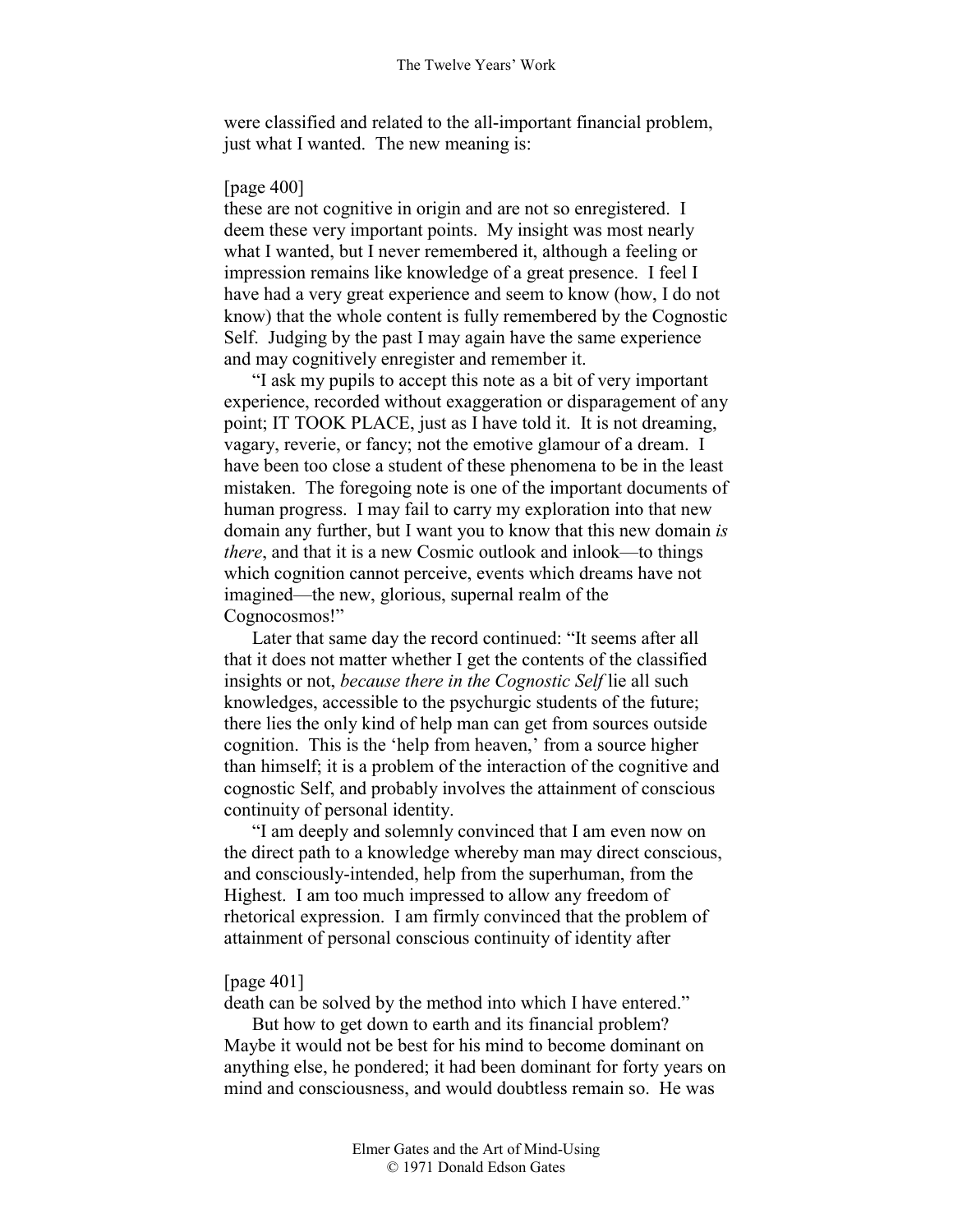aware from the standpoint of the Naturistic Plane of psychurgy that enforced dominancies were not approved, as natural predilections and powers would be obstructed, yet he desired a livelihood dominancy. To be efficient his mind, he found, had to follow its own predilections, impulses, and periodicities.

Hoping to engender such a dominancy, in 1911 Gates made another of his occasional summaries in an analysis of periods of his lifework as steps in the development of psychurgy. The Thirtythree Year period (which closed with Chevy Chase) was supposed to be a study of intellections, but led into systematic study of esthesias and conations (urgations). As he progressed he found that intellections comprised more than a knowledge of objective things, and included intellective knowledge of his own subjective world, of esthesias (feelings, appetites, emotions, sentiments) and of different kinds of volitional effort collectively termed urgations (conations, boulations, relations). Thus he was led to study introspects of intellections of objective and subjective things—and as a result, the whole domain of cognition. This was the cognitive period, during which he discovered and formulated the cognitive branch of psychurgy, leading to a cognitaxis and an organization of cognitive endeavors called cogniturgy; it was used to make a cognitive study of the sciences, arts, philosophy, religion, and practical affairs, of the esthesic arts, and of those who practiced and applied them. A cognitive study was also made of cognosis, and now in the Twelve Year period cognosis would more fully study itself. This period, entered into sometime before leaving Chevy Chase, soon resulted in a series of insights and groups of data about the cognistic self, with deeply felt impulse-to-do and leading and purpose to carry on a more special study

# [page 402]

of cognosis and sophics—to allow Consciousness to give a more complete account of itself.

He estimated it would require about twelve years to rewrite the twelve volumes and impart them wholly to a sufficient number of pupils so they could adequately interpret, by their knowledge and lives, the written message. At one volume per year to write, to teach a pupil, for further thought, and other reasons, he estimated that a Twelve Year period would be needed during which time he should enter a different dominancy and complete its work, then take up those that would follow.

Up to this time the art of discovery as applied to urgation resulted in discoveries but not new powers or practical applications to livelihood. Early in 1909 results had begun to relate to his life's purposes, and during the sophic dominancy lasting to 1911 there was a growing tendency to a telurgic dominancy; but the attempt to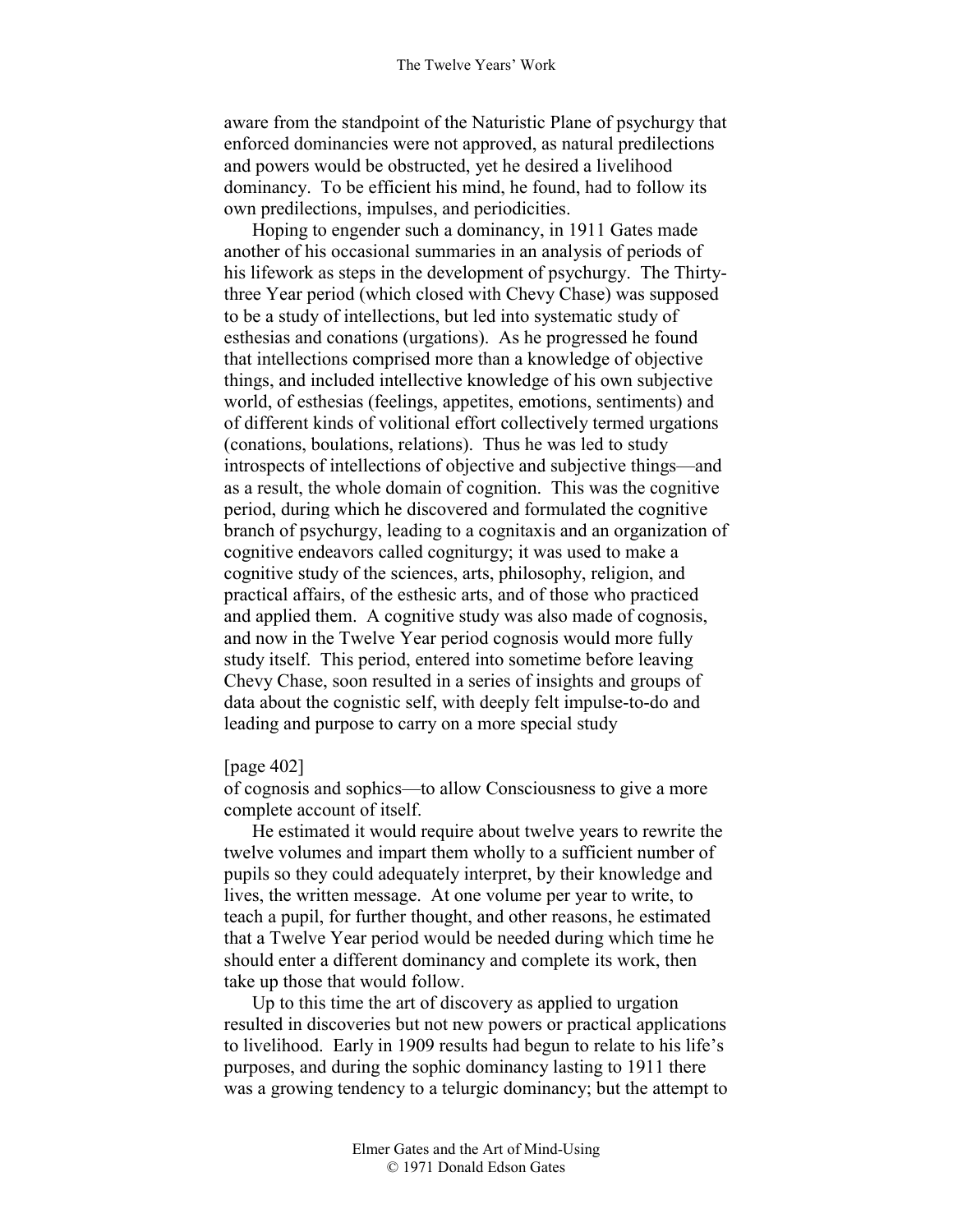apply method to making money always failed. He came closer to the real problem when he began to realize that a *man's predilective work should be the source of his livelihood*, for only thus would he avoid wasting time from his work. He had never known how to apply the art of discovery to business. But he continued his attempts with further discoveries about sophics, some inventions, the long sophic dominancy, and finally an actual discovery of the method of applying the art of discovery to urgation. He now knew how! Heretofore his psychotaxis of business urgation had been intellective data and results were more such data. They were not the right kind, and he was surprised that it took over a third of a century to realize it. He now knew that for actual urgative results he must use a psychotaxis of Impulses-to-do, Leadings, Achieved Results, Incentives, Purposes, Opportunities, Assumed Obligations, and Insights relating to his predilections and geniuscapacities, sophically alethifying these data and applying other psychurgic practices. The result would be new and better such happenings and urgings that would lead him to do what his whole mind and consciousness found best under the circumstances. Maybe after

# [page 403]

all, he hoped, despite his distaste for business and lack of facility and time, he would be able to make money by doing his main work.

In addition to the Twelve Years' work he now outlined the Seven Years' work as devoted to philosophy-sophiology, a synthesis of the cognitive and cognostic sciences and their interpretation; a Five Years' work devoted to religion; and a Three Years' work devoted to superpaideutics.

Near the close of his first period of youthful mentation, under the first flush of excitement of his purpose, he had foreseen that it would require at least half a century to carry out the work demanded by that purpose, and it had seemed so far away, the labor so great, the problems so difficult. "Forty years have passed," he wrote in the analysis of 1911; "I am no longer so young a youth, but the splendid fervor and zeal of that time is still mine to enjoy; it has even a greater eagerness for the further periods that await. I am now fifty-two years old, with two years of the Twelve Years' work accomplished. Owing to the Disparate-Steps method of research and validation, to an improved symbolotechny, and my growing skill with dominancies, I insight that I will be able to commence each of the successive periods before the preceding one has been completed, say in ten years, provided no time is lost. But time lost in livelihood struggles must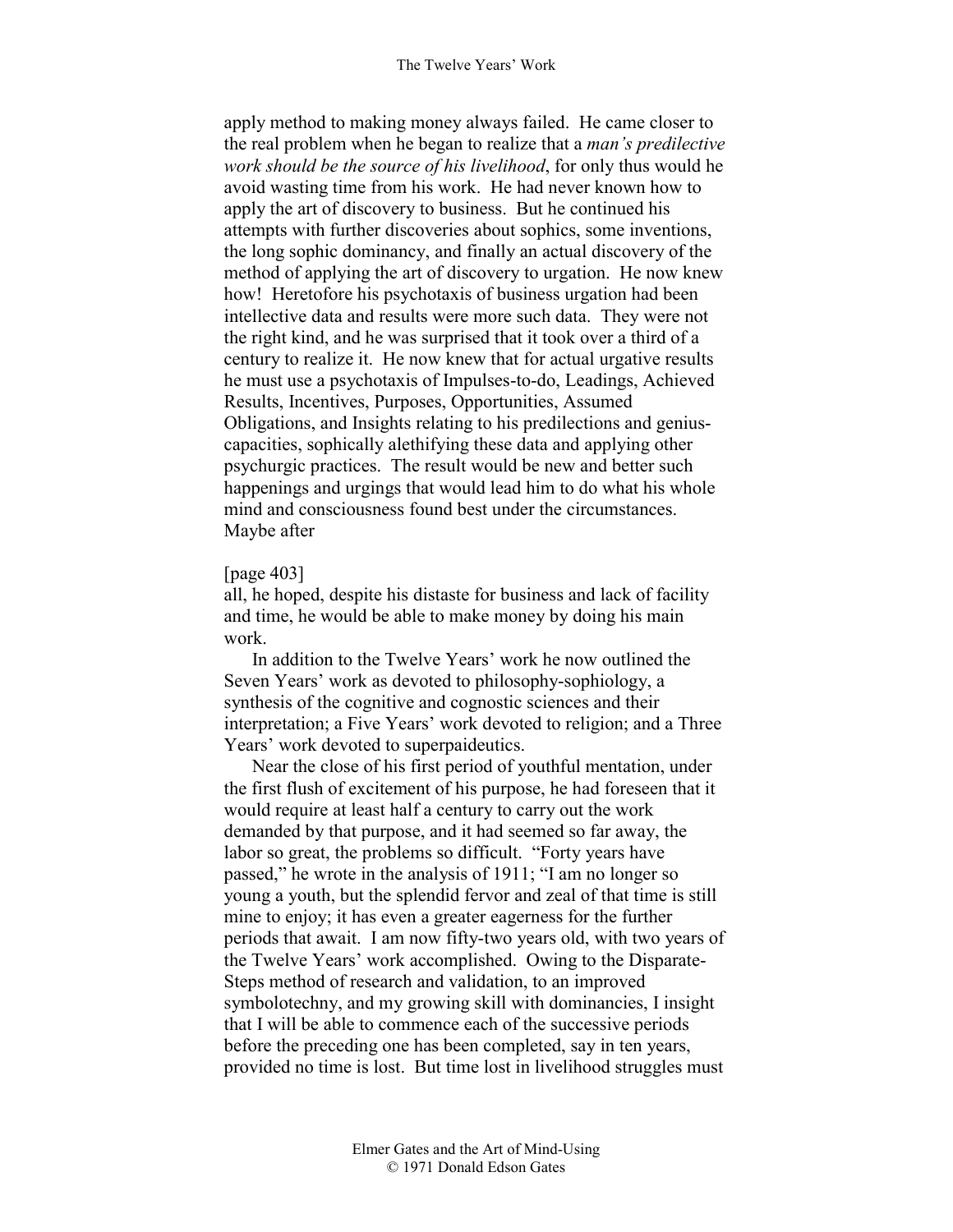be added, so this work may be completed in fourteen years by 1925.

"Then I will be free to do as I please a little while before I go!" In October 1910, Gates had moved into the comfortable house rented in the Mt. Pleasant section of northwest Washington, D. C. He was determined to solve the livelihood problem in the next two years, fearing that otherwise it would never be solved. He wrote out his principles of livelihood and business by which he hoped to finance the work, including the new method of research whose application he now saw as the most important factor in modern business, also incorporating his new Teacher

# [page 404]

and Pupil methods of utilizing inventions. A definite start seemed likely when a deal was made for some minor inventions, with option on a larger one.

During the last months of the year he completed much writing: 300 pages on Cognitelurgy (including Selves, Persons, and Cosms), Cognobiotics, Business, Graphotechnics, Religiotechnics, and Symbolotechnics; the Glossary; business prospectuses; and chapters in Volumes I and IV. This writing dominancy carried over into the next year. January 1 found him rewriting the Glossary and SP&C. On January 8, believing it almost completed, he worked eagerly nearly all night, beginning early next morning with little breakfast. By 11:30 A.M., while finishing, he was in physiologic panic, with the "trembles." On the tenth he wrote the Postcript to Book Fourth and added some definitions to the Glossary. During the afternoon he was deeply stirred by a unique feeling of having too much pride to do anything that Consciousness would not approve; he felt as never before that Consciousness is a judge of the most sublime dignity, so that he would be ashamed to let it witness any baseness of his self or person, and that its approval is of most concern in this life. He felt Consciousness as an ever-present witness, knowingly watching him.

The eleventh and twelfth found him still at work an SP&C, page after page of almost wholly original matter at which he had been writing sixteen hours daily. "A thousand years from now," he exclaimed, "there will be those who will fully understand its wondrous outlook and inlook." Out of this subject and as part of it his new view arose of the problem of life after death and immortality, which subject he named cognobiotics. And so on through the month: on the twenty-ninth he devoted fourteen hours to symbolotechnics; on the thirty-first he discovered the basis of a physiologico-acoustical orthoepy and made a few inventions. No money was at hand or coming in. How he lived through those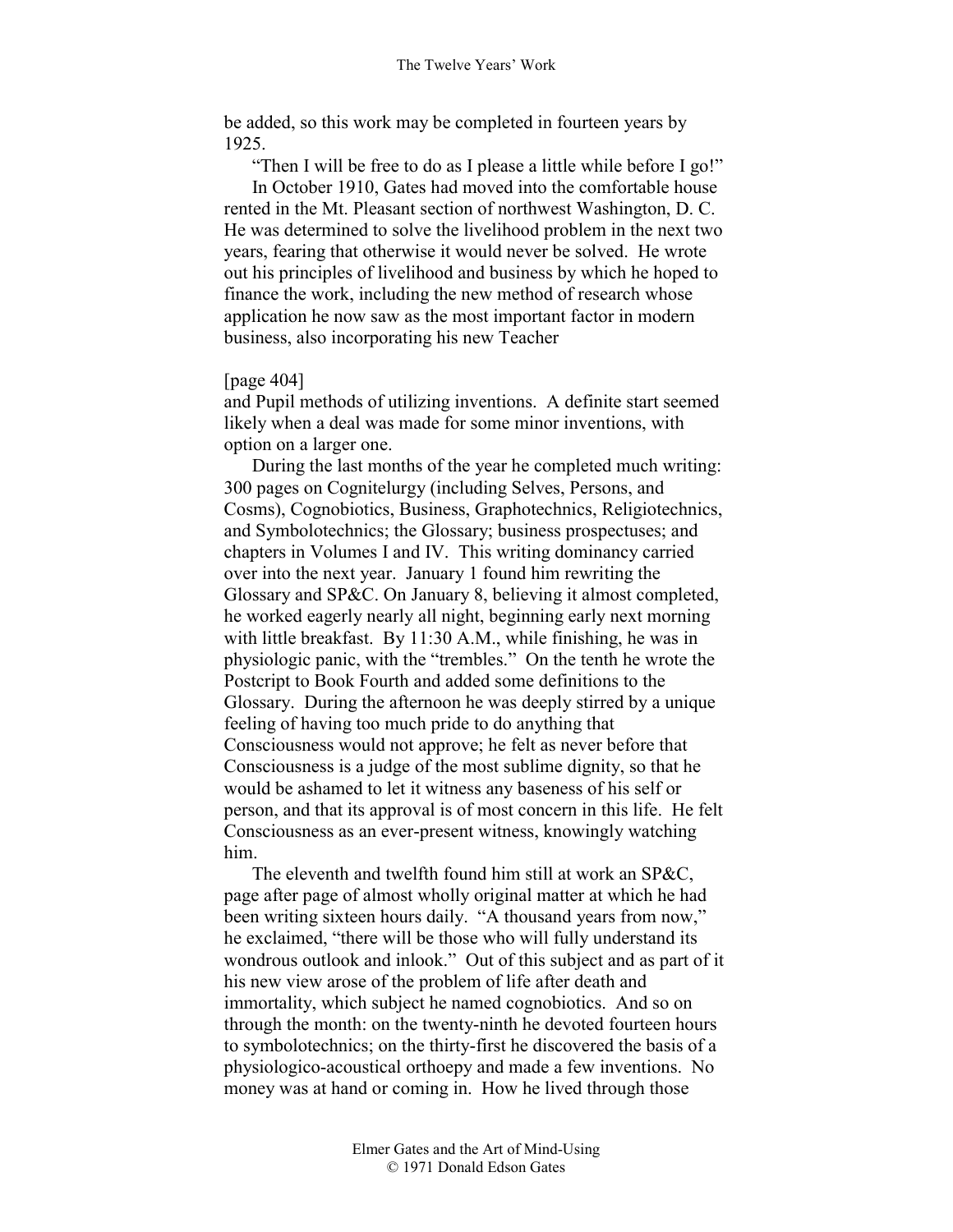months he did not know, but he got the means somehow from week to week. On February 8 he finished constructive thinking and writing of Volume I and Book Fourth of

## [page 405]

Volume IV, and concluded he must make money and drop everything else. He considered these two years since coming to Washington in many ways his best, and he fully approved of the work done. By March 3 he was "temporarily" through with this long writing dominancy. His main purpose was to write and impart his Message, organize its perpetuation, and continue development of psychurgy; next to carry on laboratory *con amore* research; then livelihood—as always, last.

On his birthday May 6, 1911, the diary stated: "Just fifty-two years ago I began my cognitive experience upon earth. My life has been an almost continual struggle for means for researches and thought in my outer and inner laboratories, although few experimentalists have ever made as much money for purely noncommercial purposes. [His researches cost well over \$1 1/2 million.] I have been so continually engrossed with psychurgy that I could not pay sufficient attention to anything else. If I cared enough I could make money, but keep on writing with none. How can I do it? But for the past few weeks I have for the first time been looking at the situation more squarely, with less illusion and over-enthusiasm, and have concluded that I can settle my livelihood problem by psychurgic methods, but it will require a full eighteen months to work through the business dominancy into which I seem to be entering."

By June he expressed his duty not merely to make a livelihood but vigorously to apply psychurgy to it, using all his achieved results as tools, and felt this deeply as an *urgative era* in his life. He concluded "as a father to his family, so I would like psychurgy to have the world for its family, considering its good unselfishly; and as I would adjust myself to promote the welfare of my children so I would adjust my vocation to promote the good of my community and my own growth."

He foresaw that the result of the dominancy on business would not be a fortune but the fundamental methods for the livelihood of the psychurgic work and its pupils. His mind was approaching a real mentative dominancy on business for the first time. He even began to like the subject, and daily added

#### [page 406]

data to his mentative synopsis; he was ready to get a psychotaxis in mind and get dominant with results of a high order. It made him tremulous to anticipate a real dominancy on the subject at which he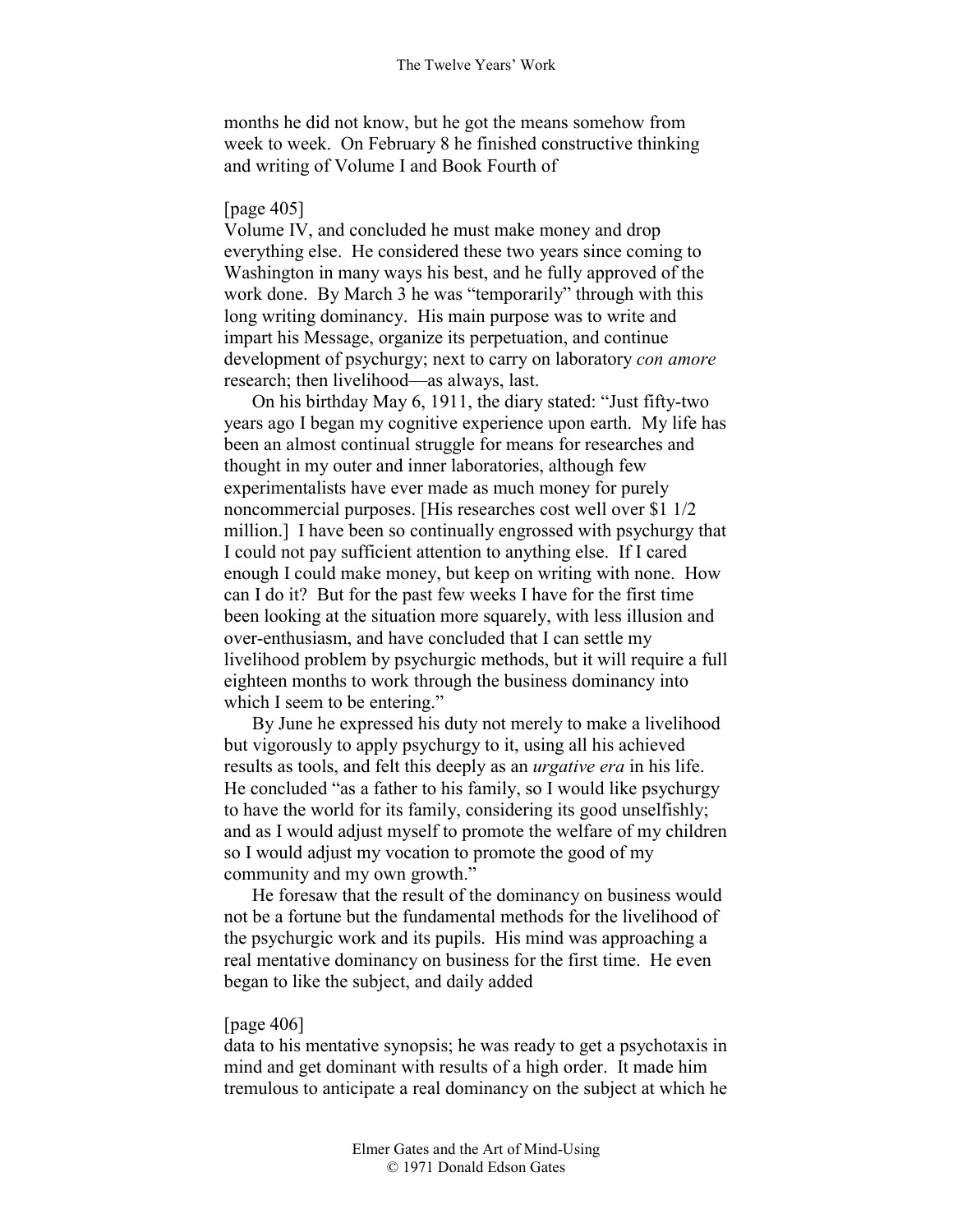had labored so long, one for which he had the least training and ability. He could hardly wait!

Gates considered 1911 one of his most originative years, with his mind active to the "very limit of its powers." Among the prominent achievements of that year he placed his War for Peace program based on his war inventions. Formerly he had looked to those war inventions as the source of a private fortune, but later dedicated them to his researches. (He had intended to set aside the proceeds from certain inventions for his personal livelihood—for a home and education for his children, for recreation, and for insurance in old age.) The year also gave unabated progress of his writing dominancy. Inventively it was an effective year, with improvements on almost every invention and an average of one new invention every two weeks. He wrote three thousand pages of typewritten manuscript first in longhand, then rewritten before being copied, and later summarized in nine hundred pages. In paideutic work it was a time of adjustment and symptom-study and subconscious assimilation. It was a trying year financially, but he was growing more cognostic.

In September, W. F. Kyle, who had been writing to him since May because of a news article read ten years before, began to play an active part in business negotiations. He remained a faithful friend for the rest of Gates' life.

By January of the new year 1912, Gates needed the strongest self-control to keep from hurrying the subconscious stage that should always follow a dominancy. Nothing was more detrimental to highest human development, he found, than an uninterrupted cramming of knowledge, or getting new insights without digesting them and waiting for growth to pass the adjustment-stage into useful action. He was too well trained as a psychurgist to overmentate in either of the two ways he recognized: that constant brooding on a problem when the mind does not have enough data would produce nervous prostration and

#### [page 407]

monomania; and that continuing a dominancy even after several months of unremitting labor—and after fatigue has set in—would not allow the dominancy to subside when desired.

He was convinced he was about to come into his main and fullest powers, and that he had never used his highest ability, especially in business affairs. Leadings, previsions, impulsions, and "Decrees" were becoming more definite and dominant, especially between dominancies, and more reliable; that is, he felt strongly that he "must or must not"— not a moral "ought" but a special kind of unique esthesia that he introspectively knew to be a reflex, and subconscious, state. It often amounted to complete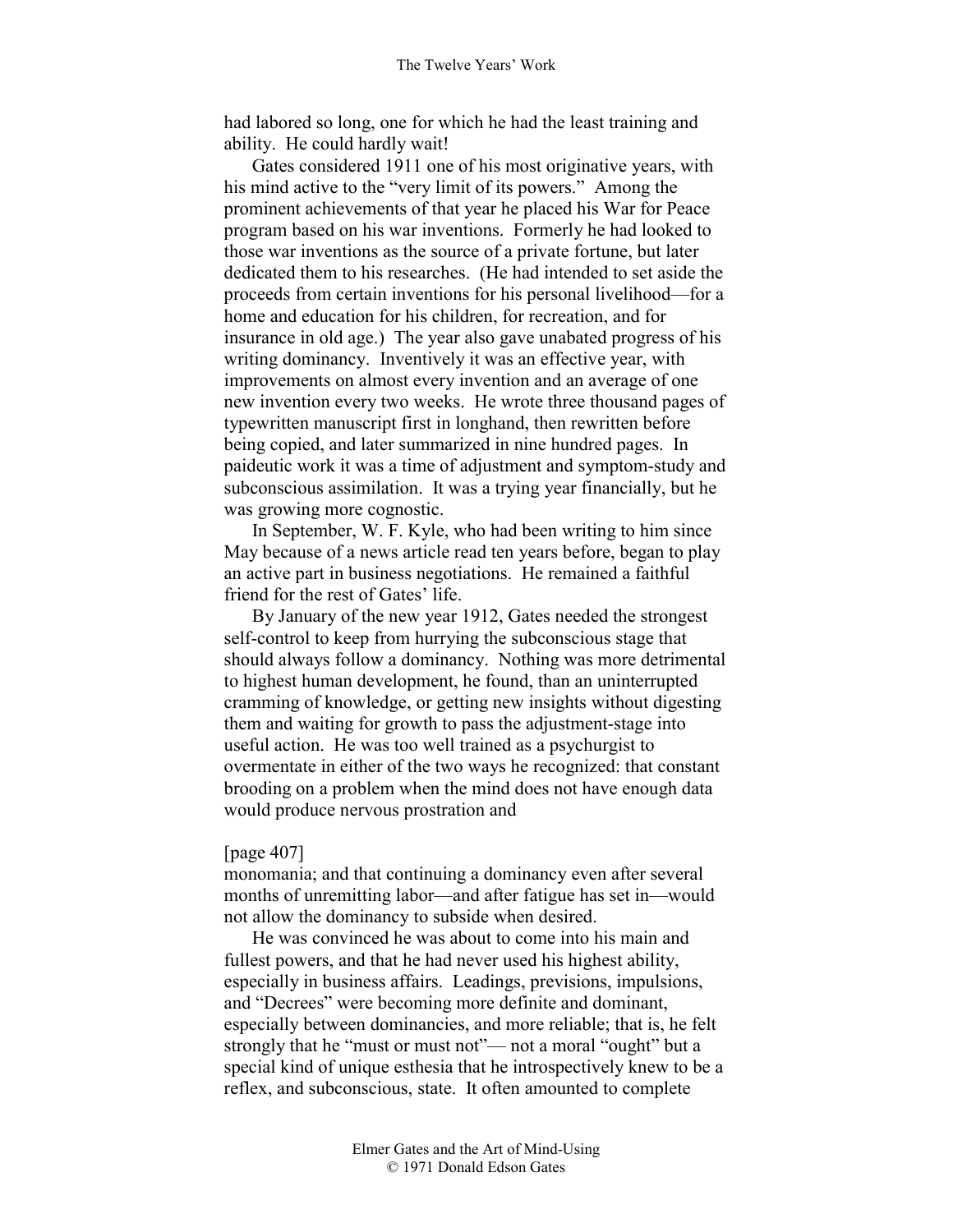inhibition, and long afterward he found that the feeling had been right. It had taken years for this attainment, which he would need.

In late January he was still writing ideas every day about the synthesis taking place in his mind: that heuremics (the art of inventing) and heuretics (the art of discovering) were part of a larger taxis of heuric subjects that he called heurotechny—the art of attaining the new in knowing, feeling, and doing. (See the appendix for the taxonomy of heurotechny.) During the next ten days, working fourteen to sixteen hours daily, he developed this subject "amazingly" as a psychotaxic whole and in its relations to psychurgy. Livelihood and business and the fine arts became subdivisions. World Work was coordinate with Cooperative and Synmentic Sociurgy. By its degree of development heurotechny then belonged in the Twelve Volumes. Finishing his first complete writing, he rated it "a good piece of work."

According to this new psychotaxis, the attainment of the new in knowing and feeling is an urgative problem (a purpose-doing), as truly as the new in creative work. Discovery is not primarily an intellective problem, but an urgative one. The intellect is a tool used by conation (urgation) in achieving purposes to attain esthesia. He found this point of view, which completely reversed the academic attitude, very useful. But especially significant, livelihood and business became one of the classes of heurotechny, thus maintaining his mind's urgative bent,

# [page 408]

and outlining his plan of utilizing pupils in the Teachers and Pupils Association to mutual advantage through invention in supporting the work financially. This treatise was a paideutic exposition of heurotechny, which, from then on, he considered the most useful and important of all the psychurgic arts.

He realized with regret that if he had mentated the Chevy Chase situation ten years before as he now could with these heurotechnical methods, he would not have gotten into debt and would have avoided the resulting slump in spirits that depressed him for several years.

By late February his new outlook convinced him that all his previous plans had been wrong, because they were not *con amore* and because his associates were not paideutically selected. It was a great satisfaction that his business thinking and writing came at this opportune time. Every step in the new heurotechnic business method would be based on a scientific study of all the needs (cognistic, cognostic, sophic) of people, and not just their financial needs. The great Uplifts and Powers, the moral exaltations and ethical personings, would bear with full force on the commonest of everyday undertakings; every transaction would be used as an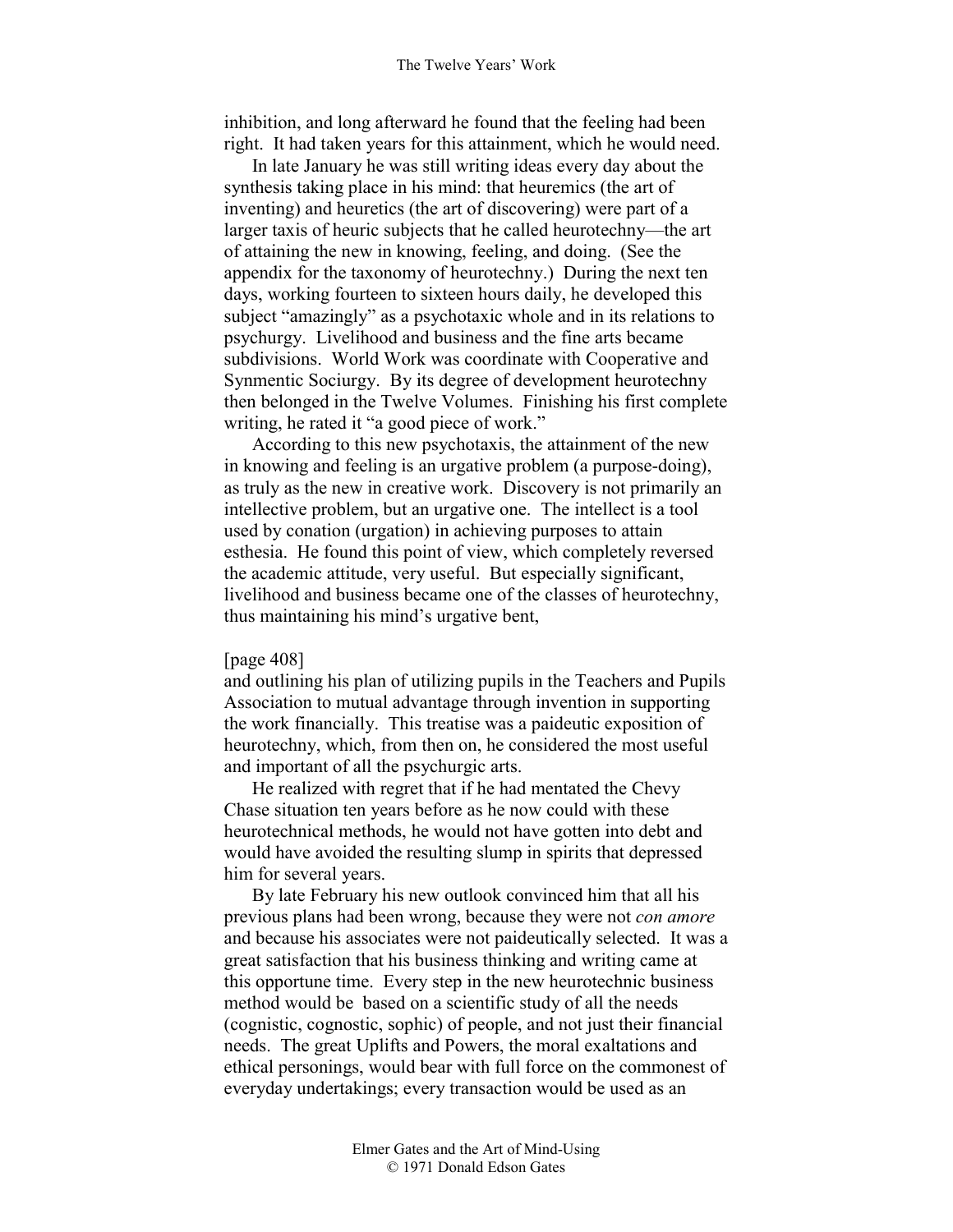entering wedge for the propagandization of the work. Industry, commerce, livelihood, and business have been in all ages by far the most potent factor in civilization, and will continue for a long time to be the major part of the world's activity. A favorable impression made by honorable business transactions will lead to personal relationships that will open the mind to other matters of common interest; if these are based on exact knowledge and honest interest, the rest will be easy. "O the relatedness rapport of several hours following this insight! The strength of the impulses, the inexorableness of the desire in which my whole nature has spoken." In heurotechnical business method Gates foresaw not only the self-support of the work but the method of propaganda and further organization. This organization of pupils was to be the key to solution of the world's economic problem. So ran his new outlook.

# [page 409]

On February 28 he spent fifteen hours on heurotechny. He was getting into one of the best dominancies of his life, and practically the most useful—an urgative one! A good long one, too, for it had been growing since January 5. He began to feel again his full power to deal harmoniously with people and purposes. He hoped nothing would happen to upset this dominancy.

On March 1 after writing from 4 A.M. to 1 P.M. and while resting, he had the annoying and tiring apprehension of sorrow, of something gone wrong. The next day he wrote for fourteen hours on heurotechny; the dominancy was moving to an imperative place in his life; "it thrilled with its greatness like a great presence" as it took hold with the strength of his first cognostic or sophic dominancies.

During the past twelve months his mind had produced over three thousand new ideas on twenty different subjects, but mostly on heurotechny. He was able to digest only part, that relating to livelihood and business; but in him, for the first time, was a dominative urgic impulsion to a grasp of his whole business career and final settlement of its financial problem!

But on March 4 (1912) the terse, poignant record in the diary read: "The Bad News."

From the brief account of the final steps in the conception of the psychurgic livelihood and business method, given in diary form in his treatise on Heurotechny, the sorrowful entries continued:

"March 6: Not a new idea since the 4th; have been too full of the acute shock and the dull ache of sorrow. Is there no hope for my dominancy? Alas! there are times in the lives of our friends when they know not what they do. Why should the World-Process permit its most patient worker to be wounded while in its service?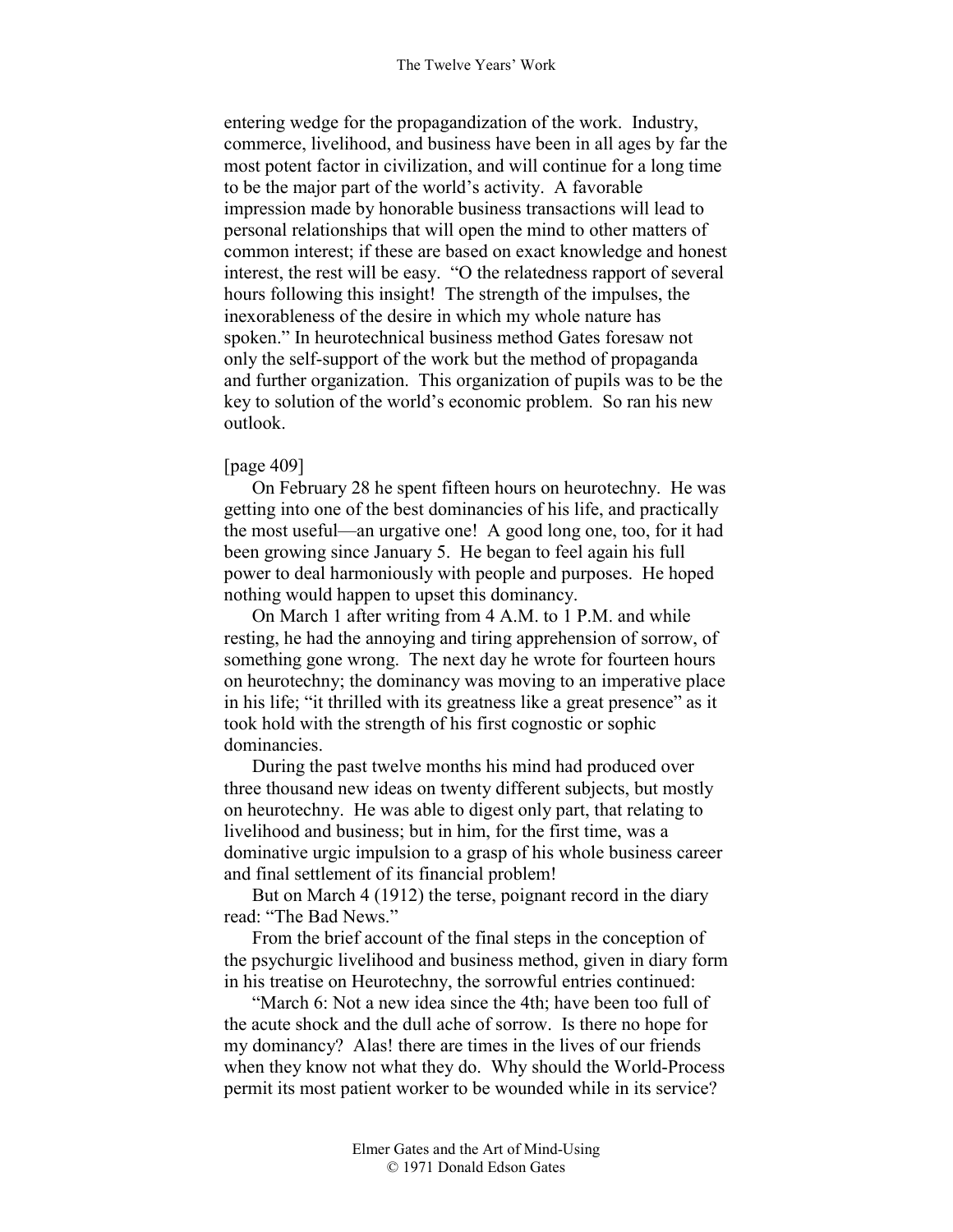Seventy-two long, hard, weary hours, brain sore, physical pain in my heart—a culminating dominancy of practical affairs and high discovery suddenly broken just as it was reaching its best efficiency, perhaps irretrievably lost! "My glorious and rising heururgic dominancy, for which I have.

# [page 410]

waited over a third of a century and definitely striven for two and a half years has apparently been abruptly broken off by a cruel, heartless, uncalled-for blow just where I was weakest. A woe too great for tears has unnerved me, causing pain at my heart and apprehension. After repeated trials I have utterly failed to resurrect my dominancy. I find it impossible to ward off the crushing emotion of this knockout. While I was achieving thirty to fifty new ideas daily the upward curve of my dominancy stopped short. Loss of sleep and appetite and worries about money are running me down rapidly.

"March 9: Made a long and determined effort to re-awaken my dominancy with no success. I regret its loss more than the Chevy Chase properties, or anything else I have ever lost. It seems really gone, but the hurt is less than that of the bad news that caused it.

"March 11: Too grieved even to do drudgery work at writing. Maybe my bad news will destroy something lower and bring something higher in my affairs, as nearly every sorrow in my life has done. Can so true an achievement really be lost?

"March 14: I am harassed and worried about losing so much time. The ache persists. There are a few indications of being able to return to paideutic work. A vague and gradually growing awareness that what I seem to have lost is not lost. But eleven days have passed without any symptom of my heurotechnic dominancy. Never before has one stopped so suddenly; it was destroyed in a moment. All I have left is a heart injury amounting to emotive trauma; injury to my health; and unreadiness for the fifteenth with its business opportunity.

"March 15: How can I afford to wait? I can look back and see that if I had not been so overworked and busy and financially worried, not so true to the rising dominancy, I might have paid attention to certain things which would have prevented this cataclysm of my mental life, might have supplied that lack in myself and corrected that wrong in others. As I dare not take up the reorganization work except under the

## [page 411]

aegis of a dominancy of the right kind I will have to wait. Alas, it is wasting away some of the remaining years which should be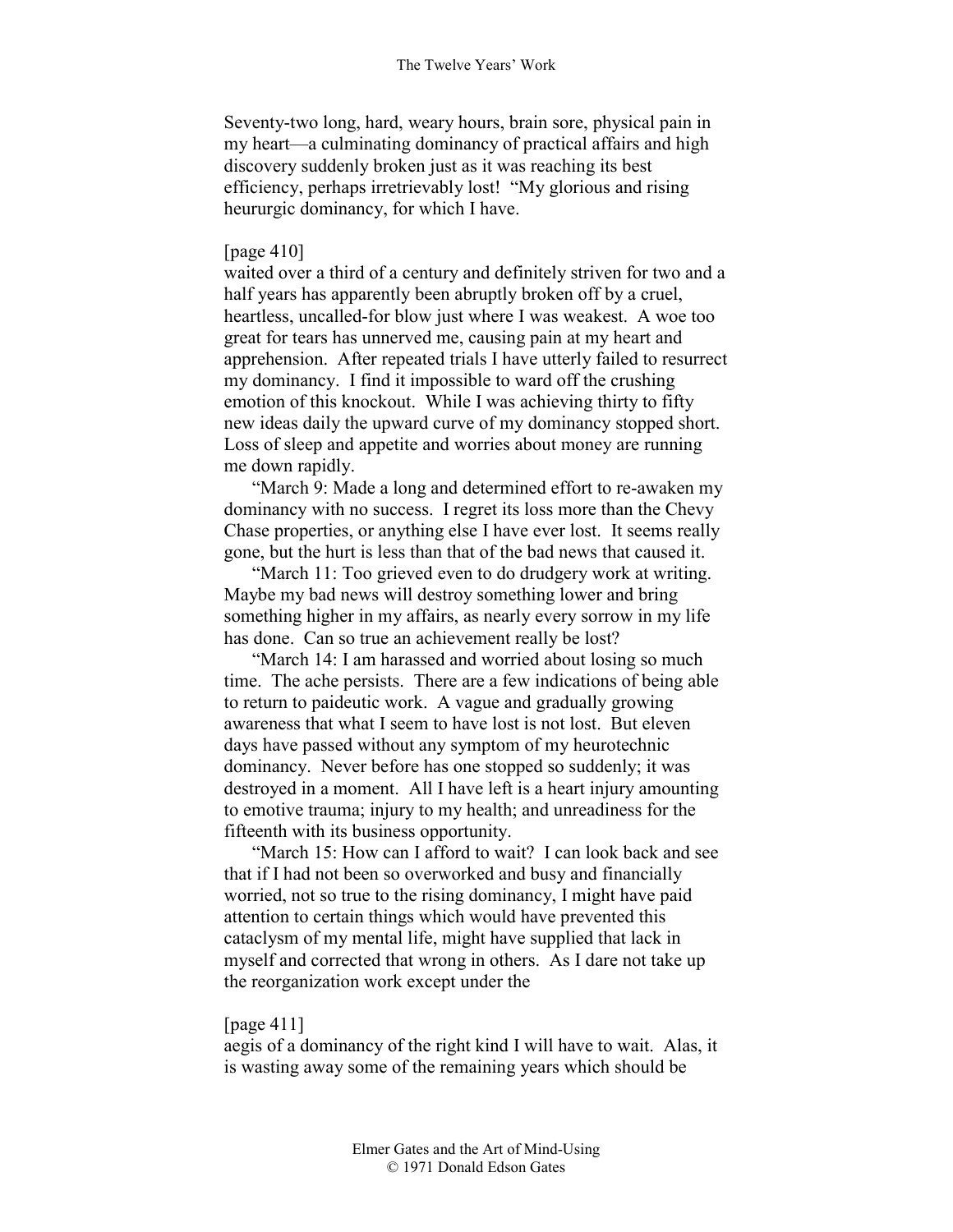devoted to other things. I am somewhat consoled by symptoms that the bad news will soon end in adjustments on a higher plane.

"I settled the practical method of making a livelihood and income for the work in the  $T \& P$  application of heurotechny to business. The bad news was the result of a mistake and it is yet an active danger to all concerned. Such things shorten my life, strike at my weakest point, the increasingly injurious effect of strong emotion on my heart.

"March 16: Slept three hours, but very tired and heart-sore; am waking up to the bitterness of a certain cruelty and to the uncalledfor nature of the bad news. I am in danger of feeling bitter resentment—or of the highest exaltation. The whole affair from the beginning of Mayer's instigated injustice, to the last kick of the Chevy Chase trouble, was unfair; and so was this bad news, for I was doing my duty to others without recompense and at a great personal sacrifice for their good. If carried any further I may find no more forgiveness in me, and that would be bad for me and for my receptiveness. One practical conclusion is that dominancies should be guarded; they are the most important event in a psychurgist's life.

"After a siesta of a few moments I awoke with a feeling of a happy ending, except for the lost dominancy—the only main one I ever lost. During one I faced a great danger and lost a fortune but the dominancy did not even grow weaker. Another lasted through ten days of a severe illness during which I expected one of my children to die, but the functioning abated only a little.

"Feel better about the bad news. At least two persons will be ultimate gainers and it will bring a Greater Person into my affairs. The real hurt is the attitude that permitted it in those who did it.

## [page 412]

"March 19: I will survive, but if I had not lost my dominancy I would now wisely and efficiently be taking a great step in the  $T \&$ P moneymaking affairs. I feel a danger from arising resentment which I hope I can suppress. I feel like utterly abandoning the Thirty-three Years' associational work, except those that the Twelve Years' work will absorb, and asserting myself for my own rights and fair play and for the work, even if a few will be losers.

"I remember during the dominancy I saw that I must reorganize the associational work on the basis of the new-type mind; that the Seven Years' work will synthesize the Thirty-three Years' work and the Twelve Years' work; and then the Five Years' work will sociurgically apply it. The Three Years' work will be metapaideutic, including a summing up of cognobiotics. I realized that real loyalty apart from self-interest is not normal to the prepsychurgic stage of human development; self-interest still